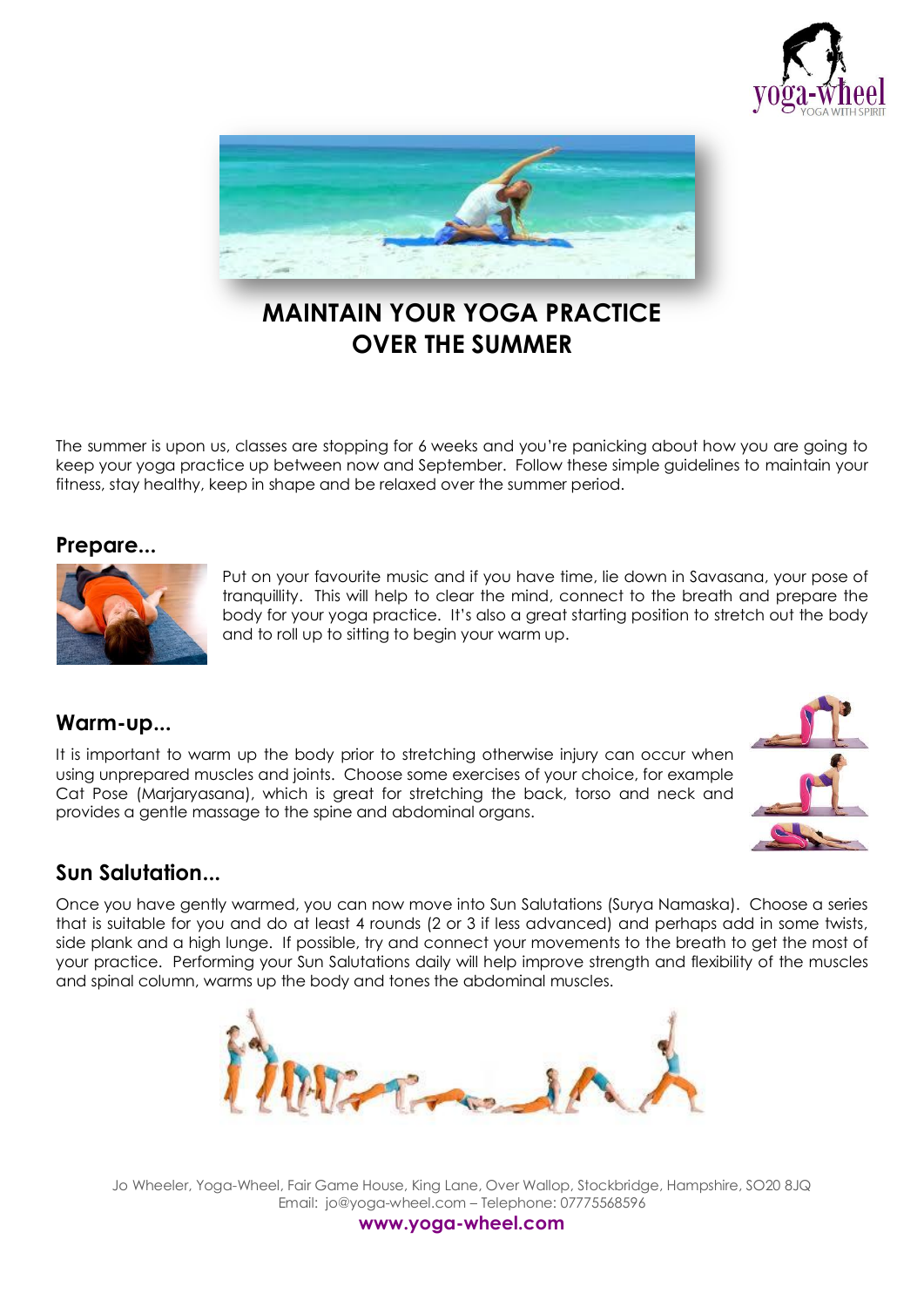

## **Standing Postures...**

Warrior 1, 2, 3 (Virabhadrasana) and Triangle Pose (Trikonasana) are great postures to build stamina, strengthen the body, open the hips, extend and send fresh oxygenated blood to your reproductive organs. Perform as a series or separately.



#### **Twist...**



A seated twist, like Ardha Matsyendrasana, is an excellent way to calm and cool down the body after your standing asanas. Take this time to close your eyes and slow the breath and really enjoy the benefits of this pose; stimulating and de-toxing the internal organs, stretching the shoulders, hips and neck and energising the spine.

### **Seated Postures...**

There are many to choose from - Wide-Angle Seated Forward Bend (Upavistha Konasana), Taylors or Cobblers pose (Bhadrasana), head to knee forward bend (Janu Sirsasana) and seated forward bend (Paschimottanasana). Choose one depending if you need a hamstring and lower back stretch or fancy opening up the hips and stretching the inner thighs. You can mix it up into a sequence if you have time – always opening up the hips prior to Paschimottanasana. Also remember to keep the back flat and the chest open.... and breath.



### **Back Bends...**

Again lot's to choose from. A gentle back bend could be Sphinx Pose or locust pose (Salabhasana) – raising and lowing with the breath. Perhaps try Camel Pose (Ustrasana) with either one or both hands reaching back. Remember, never force a back bend. Stick to a level that is suitable for you. Always rest in Childs Pose to bend the spine in the opposite direction.



Jo Wheeler, Yoga-Wheel, Fair Game House, King Lane, Over Wallop, Stockbridge, Hampshire, SO20 8JQ Email: jo@yoga-wheel.com – Telephone: 07775568596

**www.yoga-wheel.com**